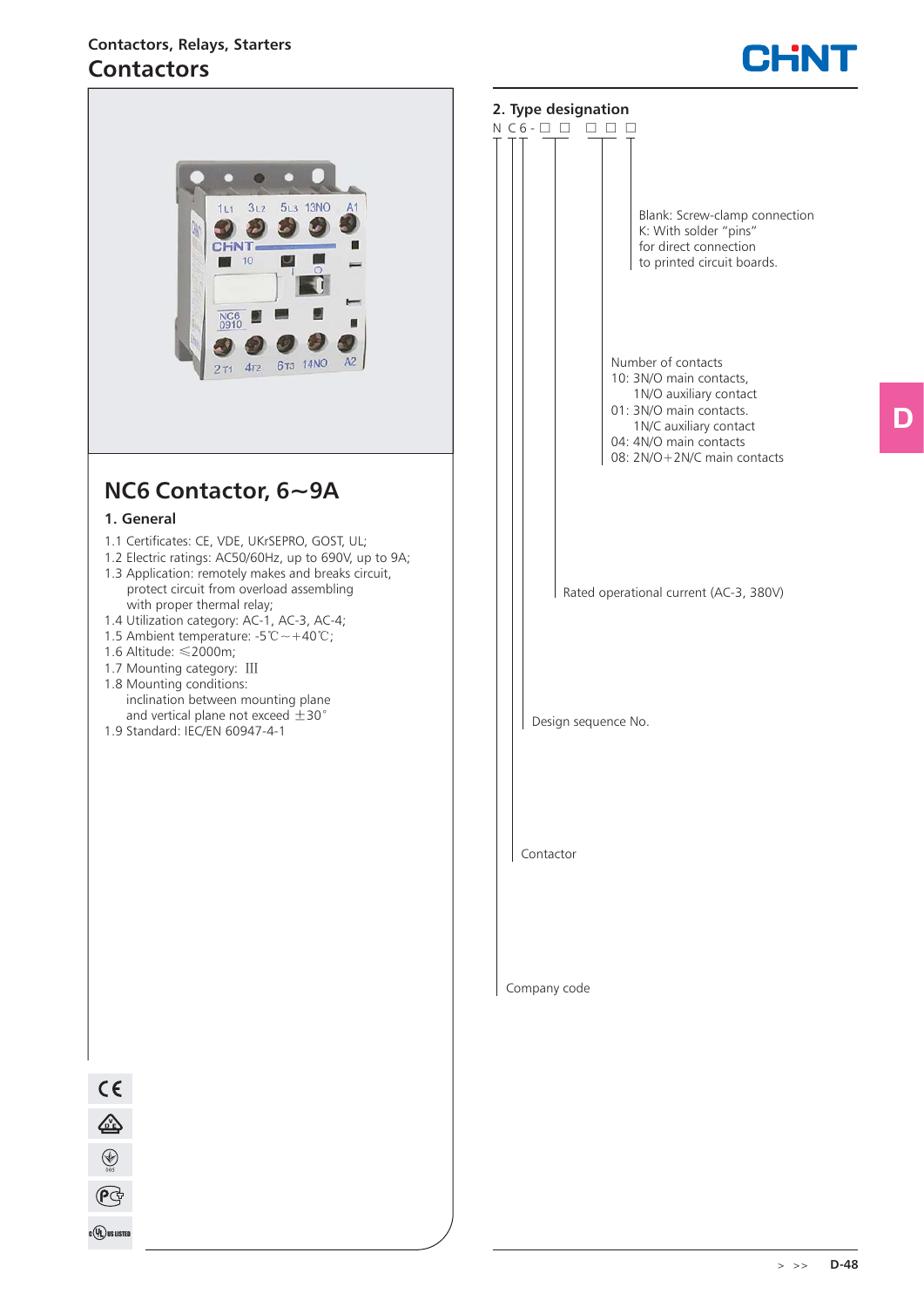

## **3. Technical data**

3.1 Contactor ★ 3P contactor AC coil operation

| <b>Items</b><br><b>Model</b>                                               |                |          | <b>NC6-06</b>            | <b>NC6-06-K</b> | <b>NC6-09</b>  | <b>NC6-09-K</b> |
|----------------------------------------------------------------------------|----------------|----------|--------------------------|-----------------|----------------|-----------------|
|                                                                            |                |          |                          |                 | oл             |                 |
| Rated cinventional<br>heating current (A)                                  | $AC-1$         |          |                          | 20              |                | 20              |
| Rated operational                                                          | $AC-3/AC-4$    | 380/400V |                          | 6               | 9              |                 |
| current (A)                                                                |                | 660/690V |                          | 3.8             | 5              |                 |
|                                                                            | kW<br>$(AC-3)$ | 220/230V |                          | 1.5             | 2.2            |                 |
|                                                                            |                | 380/400V | 2.2                      |                 |                | $\overline{4}$  |
| Power of motor                                                             |                | 660/690V |                          | 3<br>4          |                |                 |
|                                                                            | hp             | 240V     | $\overline{\phantom{a}}$ |                 | $\overline{2}$ |                 |
|                                                                            |                | 400V     | $\sim$                   |                 | 3              |                 |
|                                                                            |                | 600V     |                          |                 | 3              |                 |
| Operating cycles<br>(operations/h)                                         |                | $AC-3$   | 1,200                    |                 | 1,200          |                 |
|                                                                            | Electrical     | $AC-4$   |                          | 300             | 300            |                 |
|                                                                            | Mechanical     |          | 3,600                    |                 | 3,600          |                 |
| $AC-3$<br>Electrical life ( $\times$ 10 <sup>3</sup> operations)<br>$AC-4$ |                |          | 1,200                    | 1,200           |                |                 |
|                                                                            |                |          | 25                       |                 | 25             |                 |
| Mechanical life ( $\times$ 10 <sup>6</sup> operations)                     |                |          | 10                       | 10              |                |                 |
| Matching fuse model                                                        |                |          | RT16-16<br>RT16-20       |                 |                |                 |

#### ★ 4P contactor AC operation

| <b>Model</b><br><b>Items</b>                           |                |                | <b>NC6-06</b>             | <b>NC6-09</b>  |  |
|--------------------------------------------------------|----------------|----------------|---------------------------|----------------|--|
|                                                        |                |                | 11 313 30.5 714           |                |  |
|                                                        | $AC-1$         |                | 20                        | 20             |  |
| Rated operational<br>current (A)                       |                | 380/400V       | 6                         | 9              |  |
|                                                        | $AC-3/AC-4$    | 660/690V       | 3.8                       | 5              |  |
|                                                        | kW<br>$(AC-3)$ | 220V/230V/240V | 1.5                       | 2.2            |  |
|                                                        |                | 380/400V       | 2.2                       | $\overline{4}$ |  |
| Power of motor                                         |                | 660/690V       | $\ensuremath{\mathsf{3}}$ | $\overline{4}$ |  |
|                                                        | hp             | 240V           | $\overline{\phantom{a}}$  | $\overline{2}$ |  |
|                                                        |                | 400V           | $\sim$                    | 3              |  |
|                                                        |                | 600V           |                           | 3              |  |
|                                                        | Electrical     | $AC-3$         | 1,200                     | 1,200          |  |
| Operating cycles<br>(operations/h)                     |                | $AC-4$         | 300                       | 300            |  |
|                                                        | Mechanical     |                | 3,600                     | 3,600          |  |
|                                                        |                | $AC-3$         | 1,200                     | 1,200          |  |
| Electrical life ( $\times$ 10 <sup>3</sup> operations) |                | $AC-4$         | 25                        | 25             |  |
| Mechanical life ( $\times$ 10 $^{\circ}$ operations)   |                | 10             | 10                        |                |  |
| Matching fuse model                                    |                | RT16-16        | RT16-20                   |                |  |

#### 3.2 AC coil specifications

| <b>Items</b>                 | <b>Model</b> | <b>NC6-06</b>                            | <b>NC6-09</b> |  |
|------------------------------|--------------|------------------------------------------|---------------|--|
| Rated control voltage (V AC) |              | 24, 36, 48, 110, 127, 220, 230, 380, 400 |               |  |
| Coil power (VA)              | In-rush      | 30                                       | 30            |  |
|                              | Sealed       | 4.5                                      | 4.5           |  |